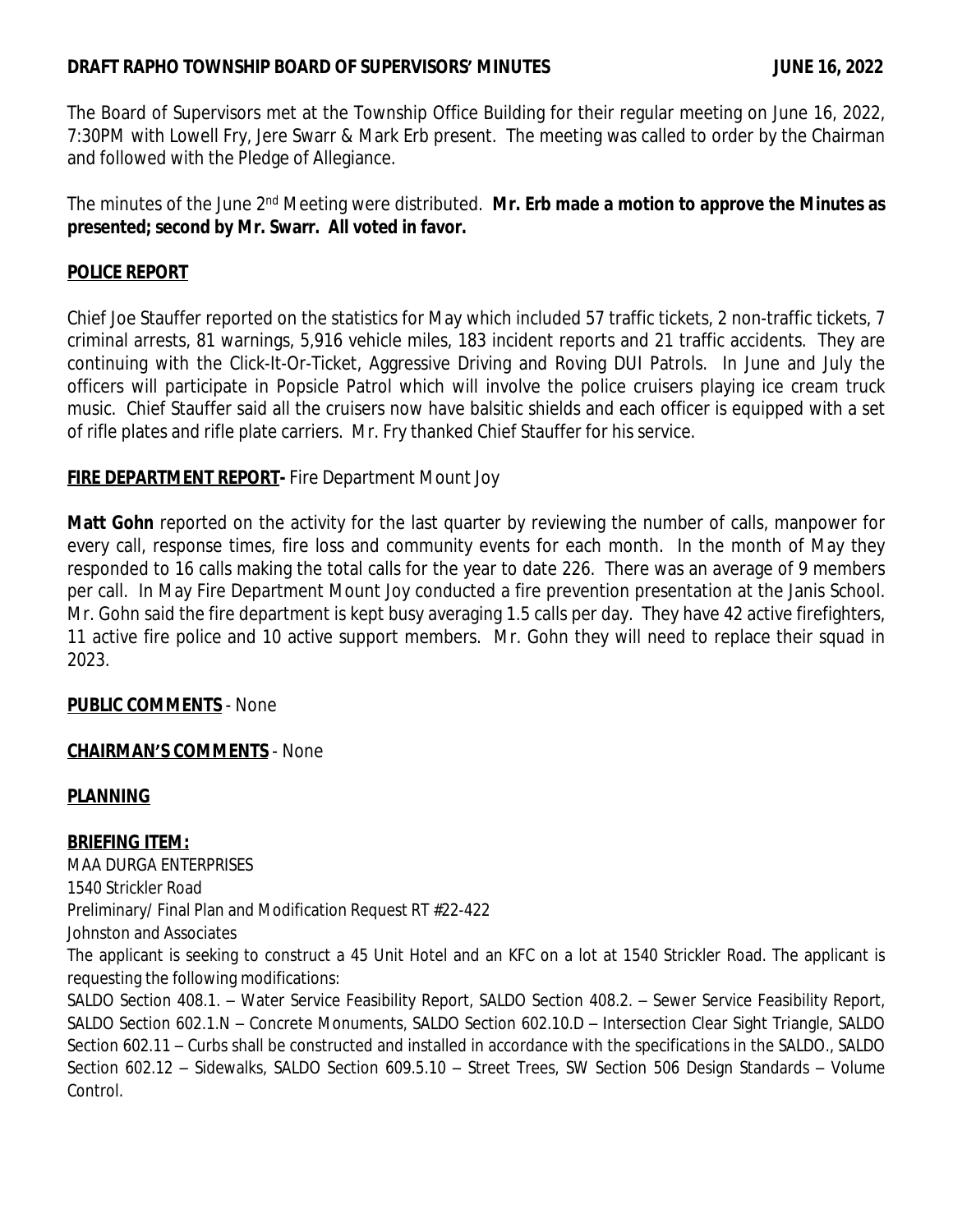### **ACTION ITEMS:**

Ryan O'Leary 1519 Habecker Road Lot Add On/Modification RT# 22-421 Strausser Engineering The applicant intends to add the 1.092 Acre parcel "A" and the .760 acre Parcel "B" to the existing 1.432 acre Lot 1 from the existing unimproved Lot 2. No regrading, earthmoving, construction, improvement or development activities are proposed for any of the involved tracts. Applicant is seeking a Modification of the Subdivision and Land Development Ordinance Section 403.1.A – Plan Scale, Section 403.1.E Survey requirements for the remaining lot 2 area.

Mr. Swarr made a motion to conditionally approve the Ryan O'Leary Lot Add On Plan and Modification **Request #22-421 for 1519 Habecker Road subject to the applicant addressing the comments in the Rettew Letter dated May 25, 2022 to the satisfaction of the township and to authorize the appropriate township officials to execute the related plans and documents following review by the Township Solicitor and/or Engineer; second by Mr. Erb. All voted in favor.**

Henry S. Beiler 1973 Iron Bridge Road Stormwater Management Plan RT# 22-418 Harbor Engineering Consider Approval of Applicant's Stormwater Management Plan for 1973 Iron Bridge Road. **Mr. Erb made a motion to conditionally approve the Henry Beiler Stormwater Management Plan #22-418**

**for property located at 1973 Iron Bridge Road subject to the applicant addressing the comments in the Rettew Letter dated June 3, 2022 to the satisfaction of the township and to authorize the appropriate township officials to execute the related plans and documents following review by the Township Solicitor and/or Engineer; second by Mr. Swarr. All voted in favor.**

Keith Frey Proposed Agricultural Buildings Stormwater Management Plan 3919 Elizabethtown Road RT# 21-410 Team Ag Consider applicant's request for reduction in Financial Security. **Mr. Swarr made a motion approve the Keith Frey Financial Security Reduction in the amount of**

\$46,805.50 leaving a balance of \$7,280.00 as per the Rettew letter dated June 16, 2022; second by Mr. **Erb. All voted in favor.**

**OLD BUSINESS** - None

#### **NEW BUSINESS**

**Mr. Swarr made a motion to approve the Timothy Good Fireworks Permit Application for Friday June 24,** 2022 with a rain date of Saturday, June 25, 2022 and to authorize the appropriate township officials to **execute the related permit; second by Mr. Erb. All voted in favor.**